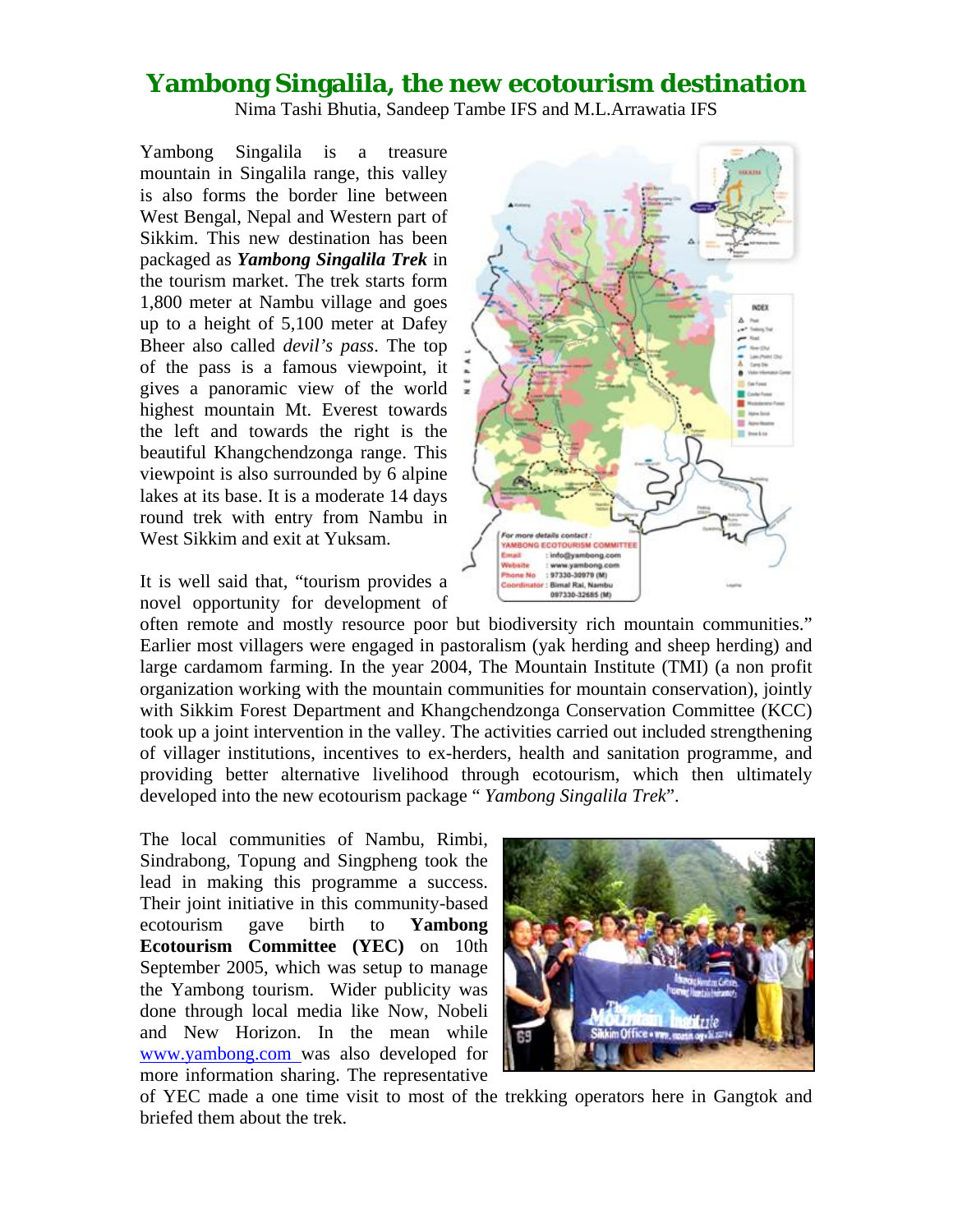Yambong Singalila then made a beginning in the tourism industry from October 2005. There has been an excellent growth over the last one year. Tourism within no time picked up so well in the valley, a total number of **314 overseas tourist and 13 domestic tourists** have visited this new destination between October 2005 and December 2006. An estimated total of **Rs. 16 Lakh (Rupees Sixteen Lakhs)** has directly gone into the hands of local ecotourism service providers who mostly served as porters, assistant guides and pack animal



operators and a local fund of Rs.32,000 has been generated as revenue by the committee as contribution by its members. This fund have been utilized for expenditure incurred on salary for the office coordinator, communication, web site creation, office rental charge, organizing review meeting and repair of trails and log bridges.

While the total volume of **tourism business** generated by Yambong so far has been **about Rs 53 lakhs** (Rupees Fifty Three Lakhs), which includes incomes to travel, hospitality and other related sectors.

## **Other achievements of YEC**

**An office at Nambu**, West Sikkim has been setup, an office coordinator has also been appointed who coordinates the trek. All the villagers involved in trekking tourism have been registered under Yambong Ecotourism Committee.

A **community campsite** at Chongri (yak herders village) has been developed. This community campsite consists of a kitchen cum porter's hut, toilet and bathroom with running water and a leveled camping ground, which is managed by the local NGO of the village.



With the support of Sikkim Development Foundation and Sikkim Ornithological Society (SOS) the **Yambong Bird Club** has also been formed. Many young youths have been trained in bird watching and have been provided with bird guidebooks, brochures and binoculars. They have also been made aware of the need for bird conservation.

Our **upcoming plans for 2007** includes capacity building of local youth, which will help them, avail better-paid jobs like cooks and guides. Promote home stay in all the villages and provide them training with the support of both Government and NGOs.

During the maiden trekking season in 2005 and 2006 we were able to ensure opportunities and income to 105 porters, 15 pack animal owners and 8 home stay operators. Although initially it was challenging for us to manage such a large number of